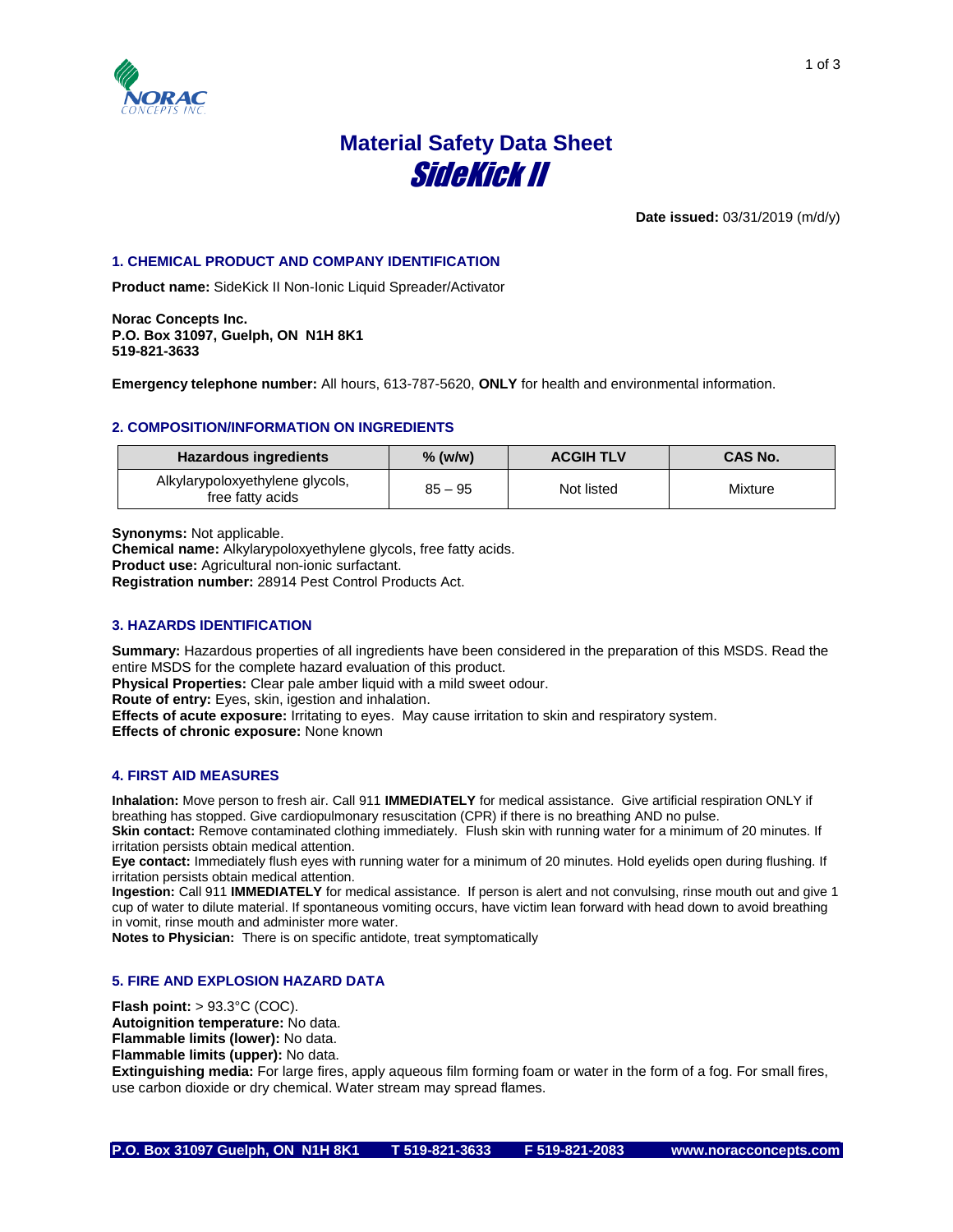**Fire-fighting procedures:** Wear self-contained breathing apparatus and impervious clothing. Minimize the amount of water used and contain the run-off from entering water supplies or the environment by dyking. **Other fire and explosion hazards:** Avoid exposure to smoke.

#### **6. ACCIDENTAL RELEASE MEASURES**

**Personal Precautions:** Wear personal protective equipment as described in Section 8.

**Spills, leaks or releases:** For release to land, stop any further release and spread of contamination and absorb spilled material with a suitable absorbent. Wash hard surfaces with detergent and water, then absorb with suitable absorbent. For release to water, stop any further release and utilize damming and/or water diversion to minimize the spread of contamination. Collect the spilled material, any contaminated soil, water and absorbent, then place in a waste container for proper disposal. Notify applicable government authority if release is reportable or could adversely affect the environment.

**Deactivating chemicals:** None known.

#### **7. HANDLING AND STORAGE INFORMATION**

**Handling procedures:** Use only with adequate ventilation and avoid contact with eyes, skin and clothing. Wear appropriate personal protective equipment. Wash thoroughly after use. If clothing becomes contaminated, wash thoroughly before re-use. Spilled material maybe slippery; clean up spills immediately before walking in spill area. **Storage requirements:** Store in a cool, dry and well-ventilated area. Keep away from heat, sparks and flame. Keep containers closed. Keep out of reach of children and pets.

**Storage temperature:** Protect from freezing. Do not expose to temperatures above 32°C for extended periods.

#### **8. EXPOSURE CONTROLS/PERSONAL PROTECTION**

**Eye protection:** Chemical safety goggles.

**Skin protection:** Chemical-resistant gloves and protective clothing should be impervious under conditions of use. **Respiratory protection:** If misting conditions exist, use NIOSH/MSHA-approved respirator for organic vapours. **Other protective equipment:** None required.

**Engineering controls:** Provide local exhaust or ventilation.

# **9. PHYSICAL AND CHEMICAL PROPERTIES**

**Appearance:** Clear pale amber liquid. **Odour:** Mild sweet odour. **Specific gravity:** 1.06 at 25°C. **Boiling point:** Not determined. **Melting point:** Not determined. **Solubility (water):** Miscible. **Solubility (other):** No data. **pH:** 5.5 to 6.5. **% volatile:** <15%. **Evaporation rate (ether=1):** Not determined. **Vapour pressure (mm Hg at 20°C):** Not determined. **Vapour density (air=1):** >1.

# **10. STABILITY AND REACTIVITY DATA**

**Chemical stability:** Stable under normal conditions. **Hazardous polymerization:** Will not occur. **Conditions to avoid:** Sources of extreme heat or ignition and prolonged storage at temperatures above 32°C. **Incompatibility with other substances:** Strong oxidizing agents. **Hazardous decomposition products:** None known.

#### **11. TOXICOLOGICAL INFORMATION**

**Summary:** Irritating to eyes, may cause irritation to skin and respiratory system.

**Inhalation:** May cause irritation of the nose, throat and respiratory tract.